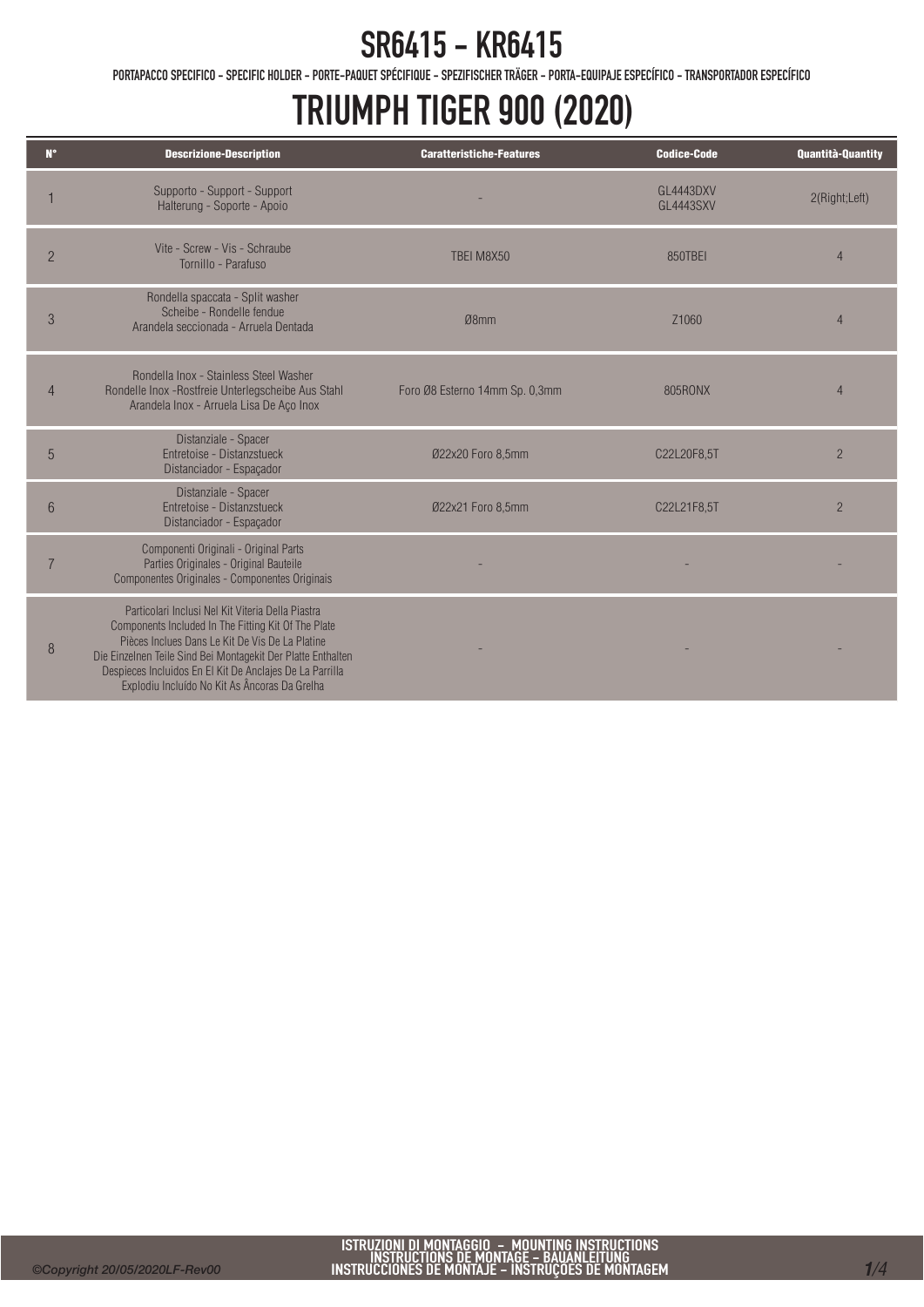### SR6415 - KR6415

PORTAPACCO SPECIFICO - SPECIFIC HOLDER - PORTE-PAQUET SPÉCIFIQUE - SPEZIFISCHER TRÄGER - PORTA-EQUIPAJE ESPECÍFICO - TRANSPORTADOR ESPECÍFICO

## TRIUMPH TIGER 900 (2020)



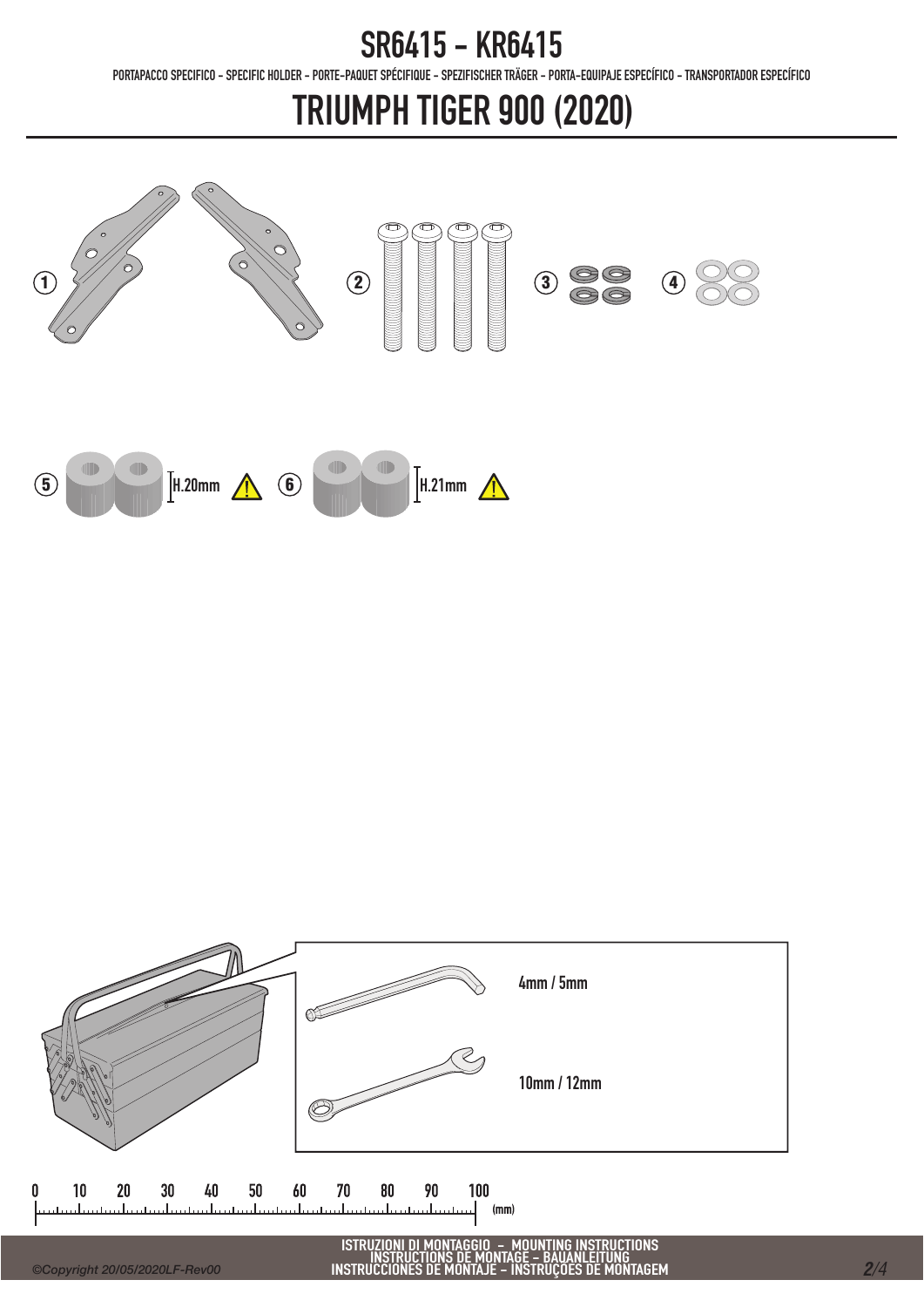#### SR6415 - KR6415

PORTAPACCO SPECIFICO - SPECIFIC HOLDER - PORTE-PAQUET SPÉCIFIQUE - SPEZIFISCHER TRÄGER - PORTA-EQUIPAJE ESPECÍFICO - TRANSPORTADOR ESPECÍFICO

# TRIUMPH TIGER 900 (2020)